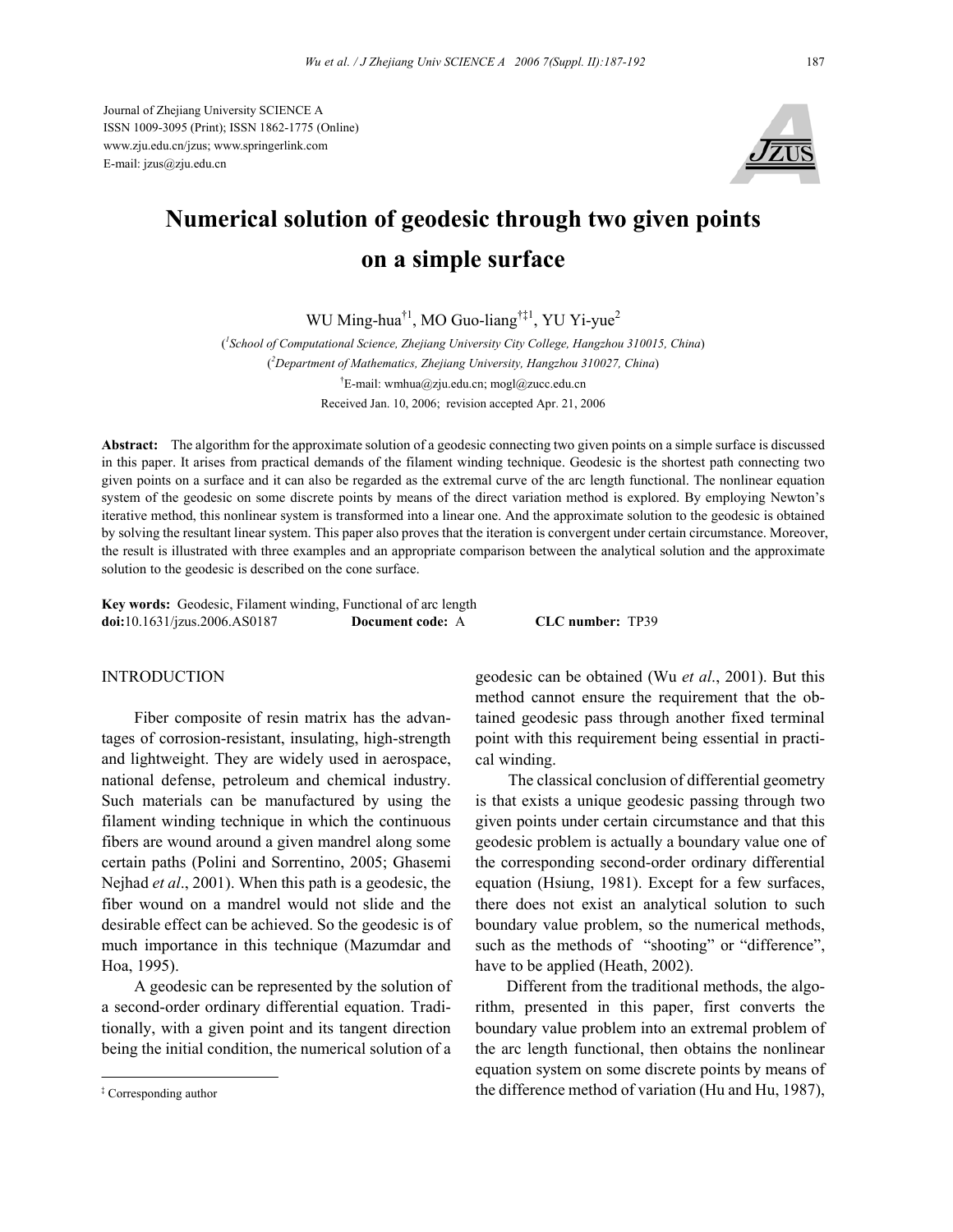then linearizes the resultant equation by using Newton's iterative method, and finally finds the numerical solution to the linear equation system, which is the approximate solution to the geodesic. This paper proves that when the coefficients of the first fundamental form of the surface are only dependent on a single parameter, the presented algorithm is convergent. Moreover the effectiveness of the presented algorithm is illustrated with three examples.

# BASIC ALGORITHM

Given a parametric surface  $r(u, v)$ , its first fundamental form is

$$
ds2=E(u,v)du2+2F(u,v)dudv+G(u,v)dv2.
$$

The arc length between two given points  $(u_b, v_b)$ ,  $(u_e, v_e)$  is given by the following formula

$$
L(u, v) = \int_{(u_0, v_0)}^{(u_0, v_0)} \sqrt{E(u, v) \, du^2 + 2F(u, v) \, du \, dv + G(u, v) \, dv^2}.
$$
 (1)

The geodesic is the extremal curve of this arc functional. Let the first variation of this arc functional be equal to zero, i.e.,  $\delta L(u,v)=0$ , we can get the corresponding differential equation of the geodesic, from which the geodesic we want can be found. But in general, the analytical expression of the geodesic cannot be obtained by integration. So we present here a numerical method by means of the direct method of variation.

For convenience of computation, we evenly divide the parameter *v* into

$$
v_i = v_b + i\Delta v, \quad i = 0, 1, ..., n,
$$

where  $\Delta v = (v_e - v_b)/n$ , and  $v_0 = v_b$ ,  $v_n = v_e$ . The corresponding points on the geodesic are

> $(u_i, v_i)$ ,  $u_0 = u_0$ ,  $u_n = u_e$ ,  $i = 0, 1, \ldots, n$ ,  $\frac{du}{dv}\bigg|_{(u_i, v_i)} \approx \frac{1}{\Delta v}(u_{i+1} - u_i)$  $\sum_{u_i,v_i} \alpha u_i$  $\frac{u}{v}\bigg|_{(u,v)} \approx \frac{1}{\Delta v}(u_{i+1} - u_i).$

We get

and

$$
L(u_1,u_2,\ldots,u_{n-1})
$$

$$
\approx \sum_{i=0}^{n-1} \sqrt{E_i (u_{i+1} - u_i)^2 + 2F_i (u_{i+1} - u_i) \Delta v + G_i \Delta v^2}, (2)
$$

where

$$
E_i = E(u_i, v_i), \ F_i = F(u_i, v_i), \ G_i = G(u_i, v_i).
$$

It follows from ∂*L*/∂*ui*=0 (*i*=1, 2, …, *n*−1) that

$$
\frac{E_{i-1}(u_i - u_{i-1}) + F_{i-1}\Delta v}{\sqrt{H_{i-1}}} + \frac{H_i'}{2\sqrt{H_i}} = 0, \ i = 1, 2, ..., n-1,
$$
\n(3)

where

$$
H_{i} = E_{i}(u_{i+1} - u_{i})^{2} + 2F_{i}(u_{i+1} - u_{i})\Delta v + G_{i}\Delta v^{2},
$$
  
\n
$$
H'_{i} = \frac{\partial H_{i}}{\partial u_{i}} = -2[E_{i}(u_{i+1} - u_{i}) + F_{i}\Delta v] + [E'_{i}(u_{i+1} - u_{i})^{2}
$$
  
\n
$$
+ 2F'_{i}(u_{i+1} - u_{i})\Delta v + G'_{i}\Delta v^{2}],
$$
  
\n
$$
E'_{i} = \frac{\partial E_{i}}{\partial u_{i}}, \quad E''_{i} = \frac{\partial^{2} E_{i}}{\partial u_{i}^{2}}.
$$

Each equation in Eq.(3) is dependent on at most three adjacent variables. We can rewrite Eq.(3) as

$$
\begin{cases}\nf_1(u_1, u_2) = 0, \\
f_i(u_{i-1}, u_i, u_{i+1}) = 0, \quad i=2, 3, \dots, n-2, \quad (3') \\
f_{n-1}(u_{n-2}, u_{n-1}) = 0.\n\end{cases}
$$

The system Eq.(3) is linearized by Newton's iteration. We thus obtain a linear system

$$
\sum_{j=1}^{n-1} \frac{\partial f_i}{\partial u_j} \delta u_j = -f_i, \quad i=1, 2, ..., n-1,
$$
 (4)

where  $\delta u_j = u_j^{(l)} - u_j^{(l-1)}$ , and  $u_j^{(l)}$  is the *l*th iterative value of *uj*.

Let

$$
a_{i,i-1} = \frac{\partial f_i}{\partial u_{i-1}} = \frac{-(E_{i-1}G_{i-1} - F_{i-1}^2)\Delta v^2}{H_{i-1}^{3/2}} + \frac{1}{2H_{i-1}^{3/2}} \{2[E'_{i-1}(u_i - u_{i-1}) + F'_{i-1}\Delta v] \cdot [E_{i-1}(u_i - u_{i-1})^2 + 2F_{i-1}(u_i - u_{i-1})\Delta v + G_{i-1}\Delta v^2] - [E_{i-1}(u_i - u_{i-1}) + F_{i-1}\Delta v] \cdot [E'_{i-1}(u_i - u_{i-1})^2 + 2F'_{i-1}(u_i - u_{i-1})\Delta v + G'_{i-1}\Delta v^2] \},
$$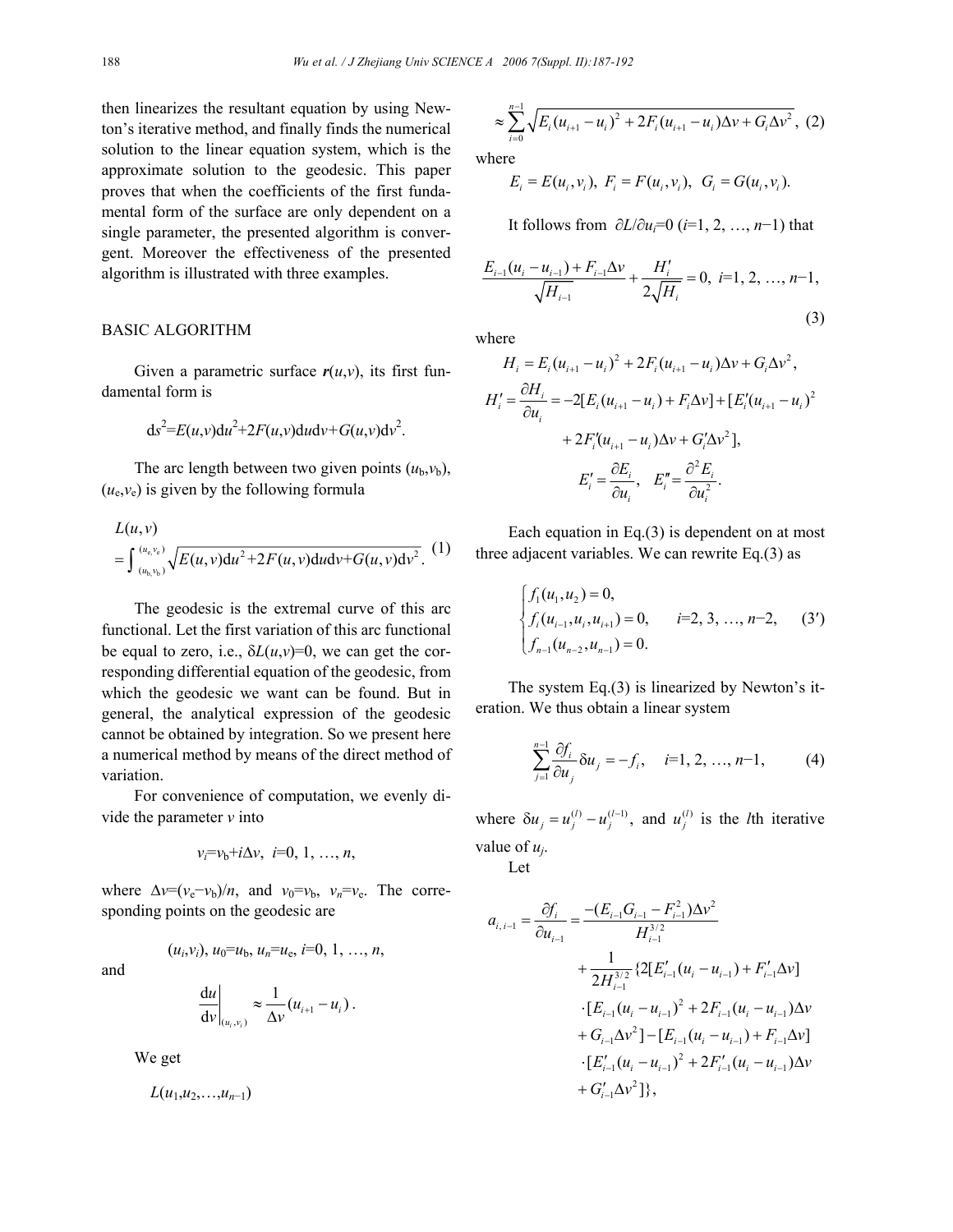$$
a_{ii} = \frac{\partial f_i}{\partial u_i} = \frac{(E_{i-1}G_{i-1} - F_{i-1}^2)\Delta v^2}{H_{i-1}^{3/2}} + \frac{(E_iG_i - F_i^2)\Delta v^2}{H_i^{3/2}} + \frac{1}{H_i^{3/2}} \{[E_i(u_{i+1} - u_i) + F_i\Delta v][E_i'(u_{i+1} - u_i)^2 \n+ 2F_i'(u_{i+1} - u_i)\Delta v + G_i'\Delta v^2] - 2[E_i'(u_{i+1} - u_i) \n+ F_i'\Delta v]H_i\} + \frac{1}{4H_i^{3/2}} \{2H_i[E_i''(u_{i+1} - u_i)^2 \n+ 2F_i''(u_{i+1} - u_i)\Delta v + G_i'\Delta v^2] - [E_i'(u_{i+1} - u_i)^2 \n+ 2F_i'(u_{i+1} - u_i)\Delta v + G_i'\Delta v^2]^2\},
$$
\n
$$
a_{i,i+1} = \frac{\partial f_i}{\partial u_{i+1}} = -\frac{(E_iG_i - F_i^2)\Delta v^2}{H_i^{3/2}} + \frac{1}{2H_i^{3/2}} \{2[E_i'(u_{i+1} - u_i) + F_i'\Delta v] - [E_i'(u_{i+1} - u_i) + F_i'\Delta v] + [E_i'(u_{i+1} - u_i)^2 + 2F_i'(u_{i+1} - u_i)\Delta v] + G_i'\Delta v^2]\},
$$

and the other entries  $a_{ij}=0$ , the matrix  $A=(a_{ij})_{(n-1)\times(n-1)}$ is then a tridiagonal matrix. Further, put  $b=(-f_1,$  $-f_2, \ldots, -f_{n-1}$ <sup>T</sup>, **δ***u*=(δ*u*<sub>1</sub>, δ*u*<sub>2</sub>, ..., δ*u*<sub>n-1</sub>)<sup>T</sup>.

Then the linear system Eq.(4) can be written in matrix form

$$
A\delta u = b,\tag{4'}
$$

and the above system can be easily solved numerically.

With parameters selected properly, the coefficients of the first fundamental form of surfaces, such as rotating surfaces, are dependent on only one parameter of the surface, i.e.,

$$
E(u, v) = E(v), F(u, v) = F(v), G(u, v) = G(v),
$$

we have

$$
\frac{\partial E}{\partial u} = \frac{\partial F}{\partial u} = \frac{\partial G}{\partial u} \equiv 0,
$$

and the system Eq.(3) can be reduced to

$$
f_i(u_{i-1}, u_i, u_{i+1}) = \frac{E_{i-1}(u_i - u_{i-1}) + F_{i-1}\Delta v}{\sqrt{H_{i-1}}} - \frac{E_i(u_{i+1} - u_i) + F_i\Delta v}{\sqrt{H_i}} = 0.
$$
 (5)

and the corresponding matrix *A* has entries

$$
a_{i,i-1} = -\frac{(E_{i-1}G_{i-1} - F_{i-1}^2)\Delta v^2}{H_{i-1}^{3/2}} < 0,
$$
  
\n
$$
a_{ii} = \frac{(E_{i-1}G_{i-1} - F_{i-1}^2)\Delta v^2}{H_{i-1}^{3/2}} + \frac{(E_iG_i - F_i^2)\Delta v^2}{H_i^{3/2}} > 0,
$$
  
\n
$$
a_{i,i+1} = -\frac{(E_iG_i - F_i^2)\Delta v^2}{H_i^{3/2}} < 0,
$$
  
\n
$$
a_{ii} = -(a_{i,i-1} + a_{i,i+1}), i = 2, 3, ..., n-2,
$$

and

$$
a_{11} > | a_{12} |, a_{n-1, n-1} > | a_{n-1, n-2} |.
$$

Therefore, the matrix  $\vec{A}$  is irreducibly diagonally dominant. According to the weak row sum criterion (Stoer and Bulirsch, 1980), this iteration is convergent.

## EXAMPLES

We apply the above-mentioned algorithm to three examples. In each case, the iterative initial value  $u_i^{(0)}$  is taken to be linear interpolation

$$
u_i^{(0)} = u_b + \frac{i}{n}(u_e - u_b), i=0, 1, ..., n.
$$

**Example 1** Cone  $r(u, v) = \{v \cos u, v \sin u, kv\}$  with  $ds^2 = v^2 du^2 + (1 + k^2) dv^2$ .

By integrating its differential equation its geodesic has the analytic expression as follows:

$$
\sin\left(\frac{u}{\sqrt{1+k^2}} - \varphi\right) = \frac{v_b \sin\frac{u_b}{\sqrt{1+k^2}} - v_b k_1 \cos\frac{u_b}{\sqrt{1+k^2}}}{v \sqrt{1+k_1^2}},
$$
\n(6)

where

$$
k_1 = \frac{v_e \sin \frac{u_e}{\sqrt{1 + k^2}} - v_b \sin \frac{u_b}{\sqrt{1 + k^2}}}{v_e \cos \frac{u_e}{\sqrt{1 + k^2}} - v_b \cos \frac{u_b}{\sqrt{1 + k^2}}},
$$
  

$$
\varphi = \arctan k_1.
$$

We take  $(\pi/6,2.0)$  as the starting point and  $(\pi/2,5.0)$  the terminal point. The exact values of some of the points in the geodesic can be calculated from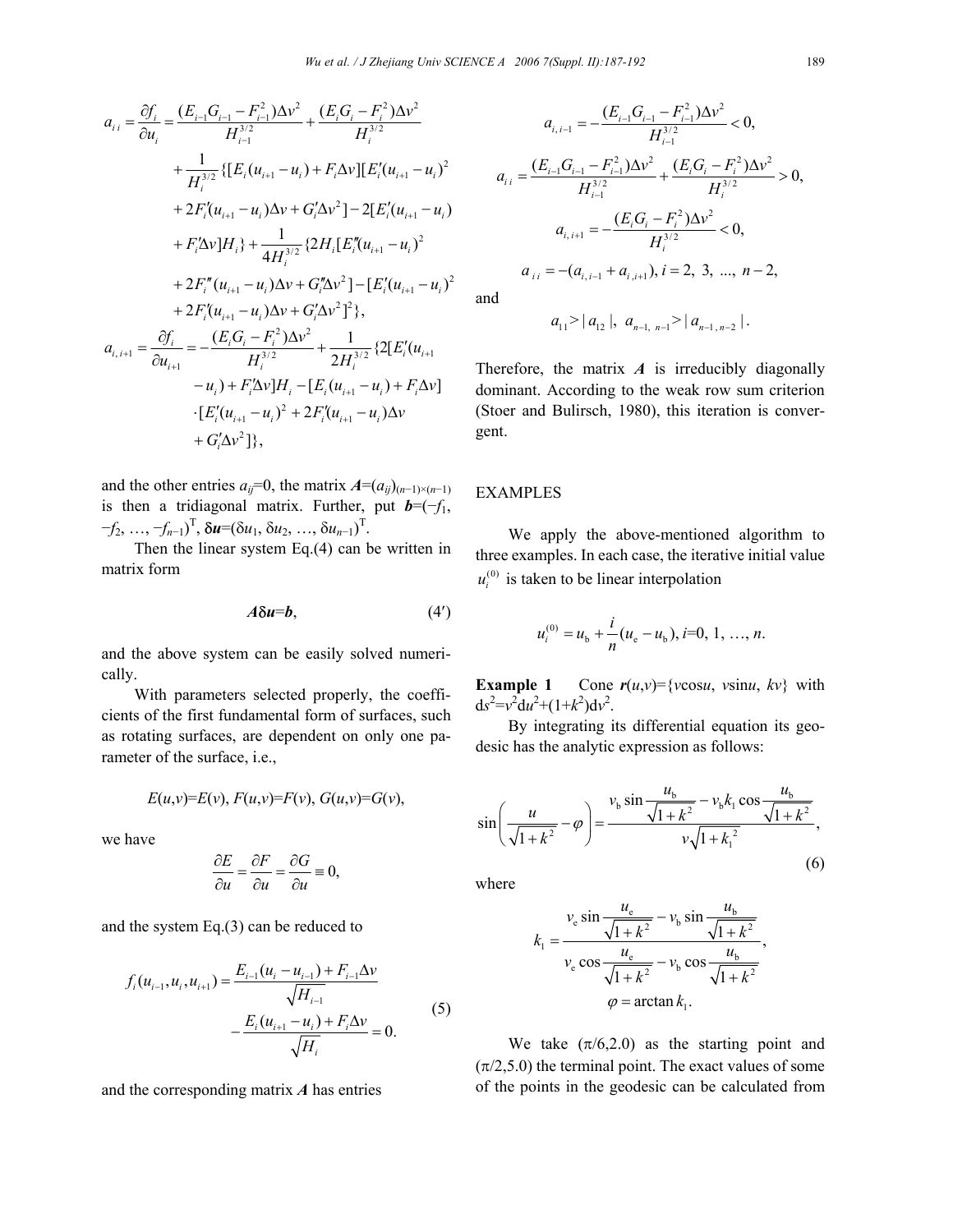Eq.(6). They are listed in the first column in Table 1.

Then we subdivide the interval of parameter *v* for  $n=90$ , and  $n=9$  to obtain the approximate geodesic values by means of the above algorithm. These values are listed in the second and third columns of Table 1. The prescribed accuracy  $\varepsilon$  of the iteration is

$$
|\delta u_j| = |u_j^{(l)} - u_j^{(l-1)}| < \varepsilon = 10^{-5}.
$$

From the above cases, we see that the desired accuracy is attained through four iterations, which shows that the convergence is quite fast. Compared with the corresponding exact analytic values in the first column, we see that the larger the number of the subdivision is, the closer is the iterative solutions  $u_i$  to the exact value. When *n*=90 and 9, the maximal error is less than  $1.25 \times 10^{-3}$  and  $1.23 \times 10^{-2}$  respectively.

**Example 2** Torus  $r(u,y) = \{(a+b\cos v)\cos u, (a+b\cos v)\}$  $\cdot$ sin*u*,  $-b\sin v$ } with  $ds^2 = (a+b\cos v)^2 du^2 + b^2 dv^2$ .

Take  $a=12.0$ ,  $b=4.0$ ,  $\varepsilon=10^{-5}$ ,  $n=9$ , and take  $(0.0, \pi/8)$  as the starting point, and  $(\pi/4, \pi/3)$  the terminal point. The iterative results  $u_i$  are convergent

after 7 times, as shown in Table 2.

From the above two examples, we conclude that the linear iteration converges very fast when the iterative accuracy is less than  $10^{-5}$ . When the subdivision gets finer, the numerical solution of the variation will converge to the geodesic. Such accuracy is enough for filament winding.

**Example 3** We now consider the geodesic of a B-spline surface whose starting point and terminal point are on different surface patches.

The B-spline surface is given by

$$
\boldsymbol{r}(u,v) = \sum_{i=-3}^{n-1} \sum_{j=-3}^{m-1} B_i(u) B_j(v) V_{i+2,j+2},
$$

and the surface patches are given by

$$
\mathbf{r}_{ij}(u,v) = \sum_{k=i-3}^{0} \sum_{l=j-3}^{0} B_k(u) B_l(v) V_{k+2,l+2},
$$

where  $V_{ij}$  are the controlling points of the B-spline surface, and

|  |  |  | Table 1 Comparison between iterated algorithm and analytic formula of geodesic on cone |
|--|--|--|----------------------------------------------------------------------------------------|
|  |  |  |                                                                                        |

| $n=9$ (From Eq.(6))               | $n=90$ (From algorithm)               | $n=9$ (From algorithm)          |
|-----------------------------------|---------------------------------------|---------------------------------|
| $(u_0, v_0) = (0.52360, 2.00000)$ | $(u_0, v_0) = (0.5236, 2.0000)$       | $(u_0, v_0) = (0.5236, 2.0000)$ |
| $(u_1, v_1) = (0.77804, 2.33333)$ | $(u_{10},v_{10})=(0.7790, 2.3333)$    | $(u_1, v_1) = (0.7873, 2.3333)$ |
| $(u_2, v_2)=(0.9664, 2.6667)$     | $(u_{20},v_{20})=(0.9676, 2.6667)$    | $(u_2, v_2)=(0.9787, 2.6667)$   |
| $(u_3, v_3)=(1.1116, 3.0000)$     | $(u_{30},v_{30})=(1.1129, 3.0000)$    | $(u_3, v_3)=(1.1240, 3.0000)$   |
| $(u_4, v_4) = (1.2272, 3.3333)$   | $(u_{40},v_{40})=(1.2283, 3.3333)$    | $(u_4, v_4) = (1.2382, 3.3333)$ |
| $(u_5, v_5) = (1.3213, 3.6667)$   | $(u_{50},v_{50})=(1.3222, 3.6667)$    | $(u_5, v_5) = (1.3304, 3.6667)$ |
| $(u_6, v_6) = (1.3995, 4.0000)$   | $(u_{60}, v_{60}) = (1.4002, 4.0000)$ | $(u_6, v_6) = (1.4063, 4.0000)$ |
| $(u_7, v_7) = (1.4655, 4.3333)$   | $(u_{70},v_{70})=(1.4659, 4.3333)$    | $(u_7, v_7) = (1.4700, 4.3333)$ |
| $(u_8, v_8) = (1.5219, 4.6667)$   | $(u_{80},v_{80})=(1.5222, 4.6667)$    | $(u_8, v_8) = (1.5242, 4.6667)$ |
| $(u_9, v_9) = (1.5708, 5.0000)$   | $(u_{90}, v_{90}) = (1.5708, 5.0000)$ | $(u_9, v_9) = (1.5708, 5.0000)$ |

**Table 2 Iterated results of geodesic on torus** 

| No.            | $u$ (From algorithm) | v      | $(x, y, z)$ (From algorithm) | $\delta u$            |
|----------------|----------------------|--------|------------------------------|-----------------------|
| $\theta$       | 0.0000               | 0.3927 | $(15.6955, 0.0000, -1.5307)$ | 0.0                   |
|                | 0.0396               | 0.4654 | $(15.5623, 0.6169, -1.7952)$ | $0.56\times10^{-5}$   |
| $\mathfrak{D}$ | 0.0814               | 0.5381 | $(15.3836, 1.2545, -2.0502)$ | $0.56 \times 10^{-5}$ |
| 3              | 0.1260               | 0.6109 | $(15.1556, 1.9192, -2.2943)$ | $0.55\times10^{-5}$   |
| 4              | 0.1744               | 0.6836 | $(14.8722, 2.6201, -2.5263)$ | $0.55\times10^{-5}$   |
| 5              | 0.2282               | 0.7563 | $(14.5231, 3.3724, -2.7450)$ | $0.54\times10^{-5}$   |
| 6              | 0.2899               | 0.8290 | $(14.0888, 4.2030, -2.9491)$ | $0.97\times10^{-5}$   |
|                | 0.3650               | 0.9018 | $(13.5270, 5.1688, -3.1377)$ | $0.98\times10^{-5}$   |
| 8              | 0.4687               | 0.9745 | $(12.7098, 6.4335, -3.3096)$ | $0.93\times10^{-5}$   |
| 9              | 0.7854               | 1.0472 | $(9.8995, 9.8995, -3.4641)$  | 0.0                   |

L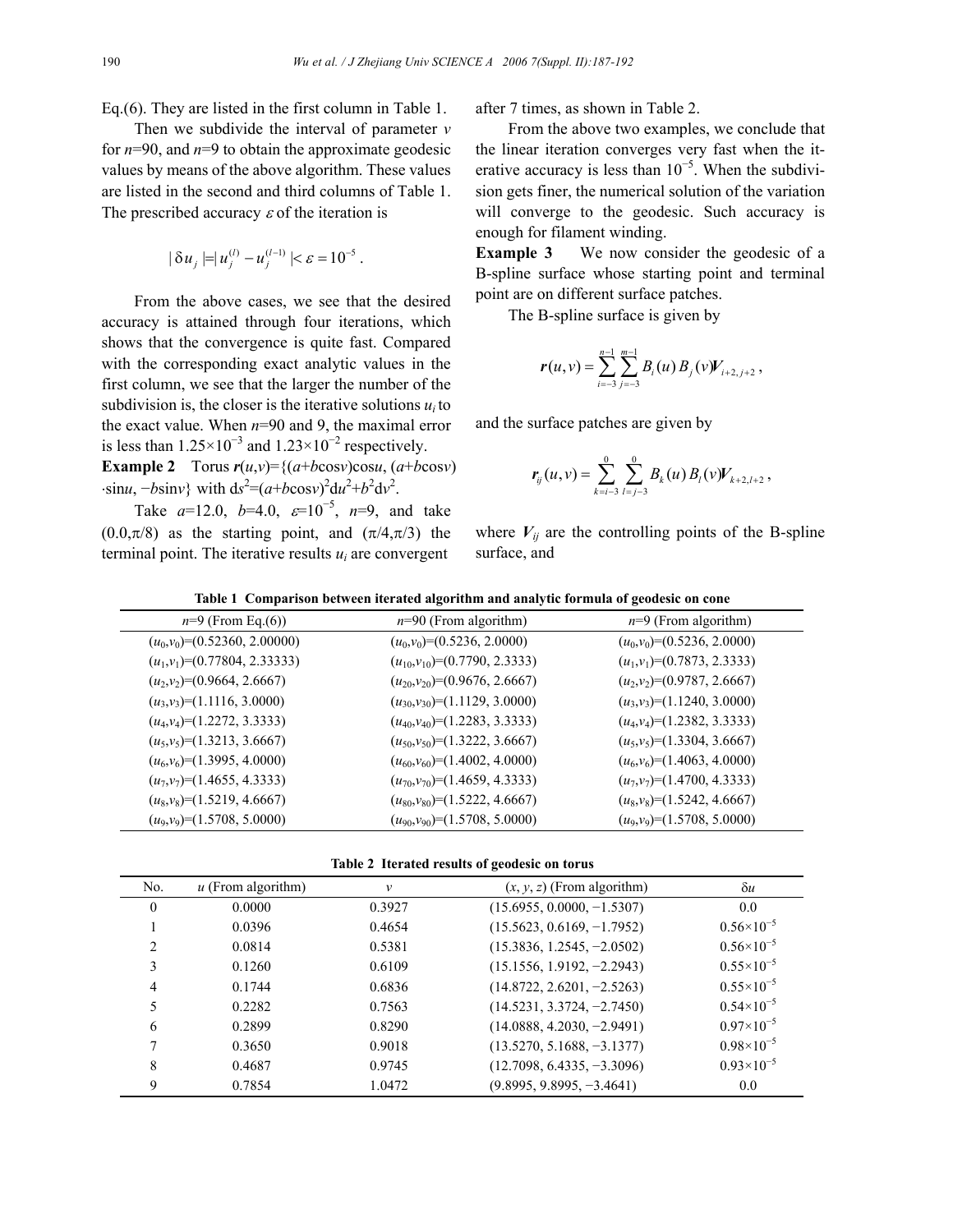$$
E(u, v) = r_u \cdot r_u, \ F(u, v) = r_u \cdot r_v, \ G(u, v) = r_v \cdot r_v,
$$
  
\n
$$
E'_u(u, v) = 2r_u \cdot r_{uu}, \ F'_u(u, v) = r_{uu} \cdot r_v + r_u r_{uv},
$$
  
\n
$$
G'_u(u, v) = 2r_v \cdot r_{uv}, \ E''_{uu}(u, v) = 2r_{uu} \cdot r_{uu} + 2r_u \cdot r_{uuu},
$$
  
\n
$$
F''_{uu}(u, v) = r_{uuu} \cdot r_v + 2r_{uu} \cdot r_{uv} + r_u \cdot r_{uw},
$$
  
\n
$$
G''_{uu}(u, v) = 2r_{uv} \cdot r_{uv} + 2r_v \cdot r_{uw}.
$$

On the surface of a torus, we use the equallyspaced mesh of parameters  $(u, v)$  as the group of offsets to evaluate the controlling points and then to get the corresponding B-spline surface. Here two cases are taken into consideration and the corresponding results are presented:

(1) When the group of offsets of the torus is so intensive that the resultant B-spline surface is very close to the original torus and the parameters of the starting and terminal points are taken as the same ones in Example 3, the iteration converges very fast and the maximal error between the numerical solution to the geodesic of the B-spline surface and the one to the geodesic of the original torus in Example 2 is less than 0.0052 [see (*x*,*y*,*z*) in Table 2 and Table 3].

Take  $a=12.0$ ,  $b=4.0$ ,  $\varepsilon=10^{-5}$ ,  $n=9$ , and take  $(0.0, \pi/8)$  as the starting point,  $(\pi/4, \pi/3)$  as the terminal point. The iterative results  $u_i$  are convergent after 7 times, as shown in Table 3.

(2) When the group of offsets is taken from a tubiform surface, which has variable sectional radii, the iteration also converges very fast.

Now the equation of tubiform surface is given by

$$
\mathbf{r}(u, v) = \{ (a + (b_0 + h \cdot u)\cos v)\cos u, (a + (b_0 + h \cdot u)\cos v)\sin u, (b_0 + h \cdot u)\sin v \}.
$$

Take  $a=10.0$ ,  $b_0=5.0$ ,  $h=2/\pi$ ,  $\varepsilon=10^{-5}$ ,  $n=9$ , and take  $(2\pi/9, 2\pi/9)$  as the starting point,  $(\pi/3, \pi/3)$  as the terminal point. The iterative results  $u_i$  are convergent after 7 times and the resultant numerical solutions to the geodesic of the B-spline converge very fast (see Table 3 and Table 4). The results are shown in Table 4.

| No.          | $u$ (From algorithm) | v      | $(x, y, z)$ (From algorithm) | $\delta u$            |
|--------------|----------------------|--------|------------------------------|-----------------------|
| $\mathbf{0}$ | 0.0000               | 0.3927 | $(15.6955, 0.0000, -1.5307)$ | 0.0                   |
|              | 0.0393               | 0.4654 | $(15.5622, 0.6118, -1.7952)$ | $-0.052\times10^{-5}$ |
|              | 0.0812               | 0.5381 | $(15.3839, 1.2516, -2.0502)$ | $0.002\times10^{-5}$  |
|              | 0.1257               | 0.6109 | $(15.1560, 1.9154, -2.2943)$ | $-0.028\times10^{-5}$ |
| 4            | 0.1742               | 0.6836 | $(14.8727, 2.6171, -2.5263)$ | $-0.018\times10^{-5}$ |
|              | 0.2279               | 0.7563 | $(14.5238, 3.3693, -2.7450)$ | $-0.027\times10^{-5}$ |
| 6            | 0.2897               | 0.8290 | $(14.0897, 4.2001, -2.9491)$ | $0.351\times10^{-5}$  |
|              | 0.3648               | 0.9018 | $(13.5281, 5.1661, -3.1377)$ | $0.361\times10^{-5}$  |
| 8            | 0.4685               | 0.9745 | $(12.7110, 6.4335, -3.3096)$ | $0.311\times10^{-5}$  |
| 9            | 0.7854               | 1.0472 | $(9.8995, 9.8995, -3.4641)$  | 0.0                   |

**Table 3 Iterated results of geodesic on B-spline surface generated by points on torus** 

**Table 4 Iterated results of geodesic on B-spline surface generated by points on tubiform surface of variable sectional radii** 

|   | No. $u$ (From algorithm) | ν      | $\delta u$           |
|---|--------------------------|--------|----------------------|
| 0 | 0.6981                   | 0.6981 | 0.0                  |
| 1 | 0.7247                   | 0.7369 | $0.007\times10^{-5}$ |
| 2 | 0.7529                   | 0.7757 | $0.012\times10^{-5}$ |
| 3 | 0.7831                   | 0.8145 | $0.017\times10^{-5}$ |
| 4 | 0.8155                   | 0.8533 | $0.021\times10^{-5}$ |
| 5 | 0.8509                   | 0.8921 | $0.022\times10^{-5}$ |
| 6 | 0.8899                   | 0.9308 | $0.022\times10^{-5}$ |
| 7 | 0.9339                   | 0.9696 | $0.018\times10^{-5}$ |
| 8 | 0.9849                   | 1.0084 | $0.013\times10^{-5}$ |
| 9 | 1.0472                   | 1.0472 | 0.0                  |

# **CONCLUSION**

From the practical problem of filament winding, we need to find the geodesic passing through two given fixed points. We obtain the numerical solution to the geodesic through the difference method of the arc length functional. When the coefficients of the first fundamental form of the surface is dependent on a single parameter, such as rotating surfaces, we prove that the iteration is convergent. We also illustrate the effectiveness of the presented algorithm with three examples, i.e., the cone surface, torus surface and B-spline surface.